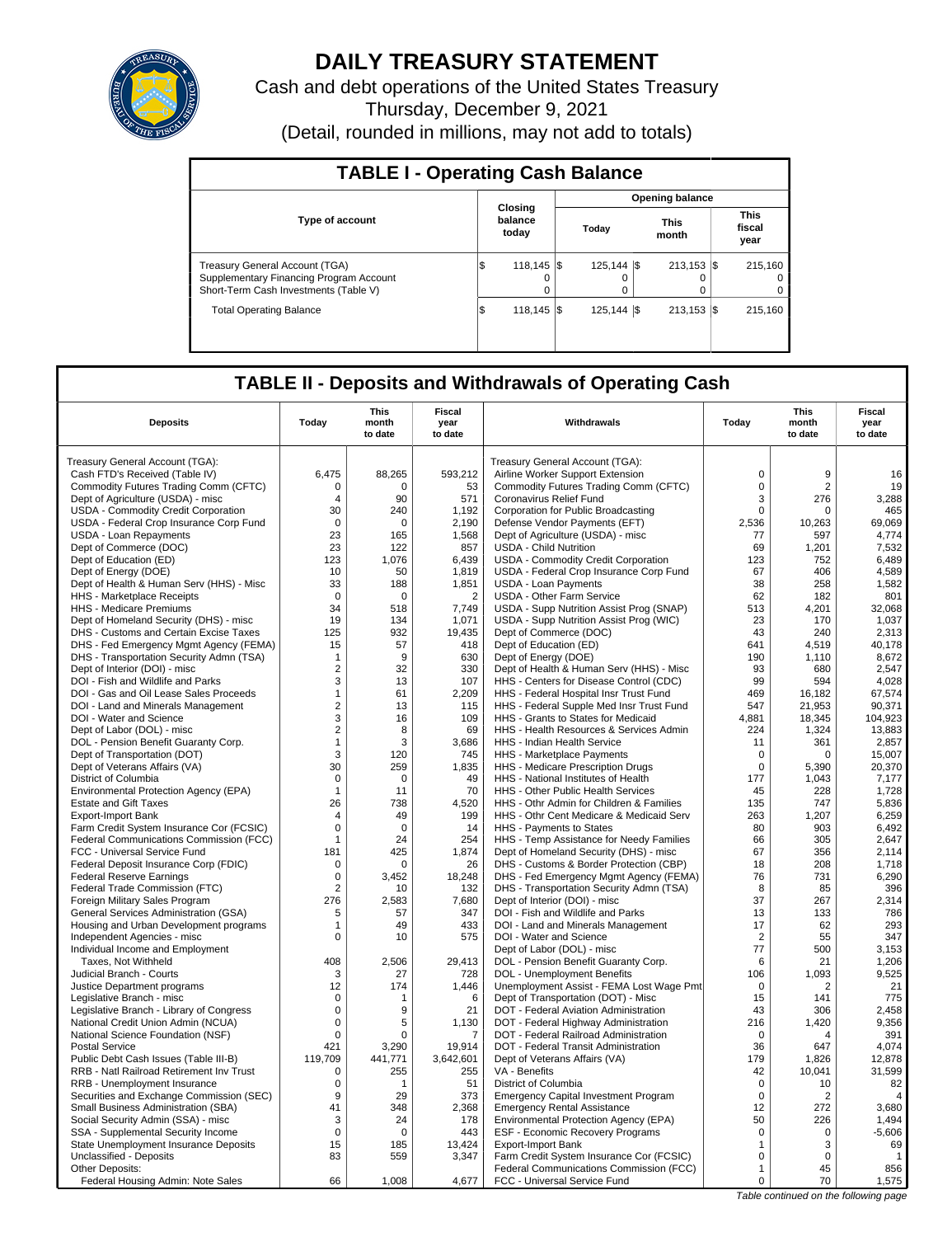| <b>TABLE II cont. - Deposits and Withdrawals of Operating Cash</b> |  |  |  |
|--------------------------------------------------------------------|--|--|--|
|--------------------------------------------------------------------|--|--|--|

| <b>Deposits</b>                                                 | Today      | <b>This</b><br>month<br>to date | <b>Fiscal</b><br>year<br>to date | Withdrawals                                          | Today                      | This<br>month<br>to date | <b>Fiscal</b><br>year<br>to date |
|-----------------------------------------------------------------|------------|---------------------------------|----------------------------------|------------------------------------------------------|----------------------------|--------------------------|----------------------------------|
| <b>Thrift Savings Plan Transfer</b>                             | 385        | 1,436                           | 15.003                           | Federal Deposit Insurance Corp (FDIC)                | $\overline{2}$             | 12                       | 107                              |
|                                                                 |            |                                 |                                  | Federal Employees Insurance Payments                 | 390                        | 2,739                    | 18,442                           |
|                                                                 |            |                                 |                                  | Federal Salaries (EFT)                               | 89                         | 1,829                    | 38,749                           |
|                                                                 |            |                                 |                                  | Federal Trade Commission (FTC)                       | $\Omega$                   | $\mathbf{1}$             | 48                               |
|                                                                 |            |                                 |                                  | General Services Administration (GSA)                | 93                         | 929                      | 5,363                            |
|                                                                 |            |                                 |                                  | Housing and Urban Development programs               | 123                        | 4,474                    | 16,855                           |
|                                                                 |            |                                 |                                  | Independent Agencies - misc                          | 24                         | 170                      | 962                              |
|                                                                 |            |                                 |                                  | <b>Interest on Treasury Securities</b>               | 0                          | 62                       | 62,083                           |
|                                                                 |            |                                 |                                  | IRS - Advanced Child Tax Credit (EFT)                | $\Omega$                   | $\Omega$                 | 27.144                           |
|                                                                 |            |                                 |                                  | IRS - Economic Impact Payments (EFT)                 | 0                          | 340                      | 1,836                            |
|                                                                 |            |                                 |                                  | IRS Tax Refunds Business (EFT)                       | $1/ - 143$                 | 1,021                    | 6,840                            |
|                                                                 |            |                                 |                                  | IRS Tax Refunds Individual (EFT)                     | $2/-7$                     | 897                      | 13,046                           |
|                                                                 |            |                                 |                                  | Judicial Branch - Courts                             | 4                          | 20                       | 310                              |
|                                                                 |            |                                 |                                  | Justice Department programs                          | 96                         | 525                      | 3,519                            |
|                                                                 |            |                                 |                                  | Legislative Branch - misc                            | $\mathbf{1}$               | 34                       | 287                              |
|                                                                 |            |                                 |                                  | Legislative Branch - Library of Congress             | $\overline{2}$             | 6                        | 161                              |
|                                                                 |            |                                 |                                  | <b>NASA</b>                                          | 84                         | 721                      | 4.347                            |
|                                                                 |            |                                 |                                  | National Credit Union Admin (NCUA)                   | $\mathbf 0$                | 3                        | 27                               |
|                                                                 |            |                                 |                                  | National Science Foundation (NSF)                    | 16                         | 177                      | 1,343                            |
|                                                                 |            |                                 |                                  | Postal Service Money Orders and Other                | 135                        | 1,134                    | 8,006                            |
|                                                                 |            |                                 |                                  | Public Debt Cash Redemp. (Table III-B)               | 116,743                    | 420,477                  | 3,176,515                        |
|                                                                 |            |                                 |                                  | Railroad Retirement Board (RRB) - misc               | $\Omega$                   | 3                        | 12                               |
|                                                                 |            |                                 |                                  | <b>RRB - Benefit Payments</b>                        | $\mathbf{1}$               | 1,144                    | 3,460                            |
|                                                                 |            |                                 |                                  | Securities and Exchange Commission (SEC)             | 1                          | 10                       | 236                              |
|                                                                 |            |                                 |                                  | Small Business Administration (SBA)                  | 3,034                      | 15,985                   | 123,006                          |
|                                                                 |            |                                 |                                  | Social Security Admin (SSA) - misc                   | 23                         | 102                      | 872                              |
|                                                                 |            |                                 |                                  | <b>SSA - Benefits Payments</b>                       | 56                         | 43,320                   | 213,357                          |
|                                                                 |            |                                 |                                  | SSA - Supplemental Security Income                   | 8                          | 4,401                    | 13,374                           |
|                                                                 |            |                                 |                                  |                                                      | $\Omega$                   | $\Omega$                 | 683                              |
|                                                                 |            |                                 |                                  | <b>Transportation Services</b><br>Other Withdrawals: |                            |                          |                                  |
|                                                                 |            |                                 |                                  |                                                      | 1,053                      | 8,705                    | 19,966                           |
|                                                                 |            |                                 |                                  | Thrift Savings Plan Transfer<br>Unclassified         | 1,292                      |                          | 65,986                           |
|                                                                 |            |                                 |                                  |                                                      |                            | 9,673                    |                                  |
| <b>Total Other Deposits</b><br>Change in Balance of Uncollected | 451        | 2,423                           | 19,521                           | Total, Other Withdrawals                             | 2,345                      | 33,883                   | 147,490                          |
| Funds                                                           | 0          | $\pmb{0}$                       | $\mathbf 0$                      |                                                      |                            |                          |                                  |
| <b>Transfers from Depositaries</b>                              | $\Omega$   | 0                               | 0                                | <b>Transfers to Depositaries</b>                     | 0                          | $\Omega$                 | $\Omega$                         |
|                                                                 |            |                                 |                                  |                                                      |                            |                          |                                  |
| <b>Total TGA Deposits</b>                                       | 128,613    | 551,389                         | 4,417,910                        | <b>Total TGA Withdrawals</b>                         | 135,612                    | 646,397                  | 4,514,925                        |
| Short-Term Cash Investments:                                    |            |                                 |                                  | Short-Term Cash Investments:                         |                            |                          |                                  |
| Transfers from TGA (Table V)                                    | $\Omega$   | $\Omega$                        | $\mathbf 0$                      | Transfers to TGA (Table V)                           | $\Omega$                   | $\Omega$                 | $\Omega$                         |
| Total Deposits (excluding transfers)                            | 128,613 \$ | 551.389                         | \$<br>4,417,910                  | Total Withdrawals (excluding transfers)              | 135,612<br>l\$             | l\$<br>646,397           | \$4,514,925                      |
|                                                                 |            |                                 |                                  |                                                      |                            |                          |                                  |
|                                                                 |            |                                 |                                  |                                                      |                            |                          |                                  |
|                                                                 |            |                                 |                                  | Net Change in Operating Cash Balance                 | l\$<br>$-6,999$ $\sqrt{5}$ | $-95,008$ \\$            | $-97.015$                        |

|                                          |              |                                 |                           |                                               |     |                      |     |                                 | See Footnote              |
|------------------------------------------|--------------|---------------------------------|---------------------------|-----------------------------------------------|-----|----------------------|-----|---------------------------------|---------------------------|
|                                          |              |                                 |                           | <b>TABLE III-A - Public Debt Transactions</b> |     |                      |     |                                 |                           |
| <b>Issues</b>                            | Today        | <b>This</b><br>month<br>to date | Fiscal<br>vear<br>to date | <b>Redemptions</b>                            |     | Todav                |     | <b>This</b><br>month<br>to date | Fiscal<br>vear<br>to date |
| Marketable:                              |              |                                 |                           | Marketable:                                   |     |                      |     |                                 |                           |
| Bills:                                   |              |                                 |                           | <b>Bills</b>                                  | l\$ | $114,777$ $\sqrt{ }$ |     | $403,095$ \\$                   | 2,601,507                 |
| <b>Reqular Series</b>                    | 117,773 \$   | $319,084$ \$                    | 1,769,458                 | <b>Notes</b>                                  |     |                      |     | 0                               | 427,779                   |
| <b>Cash Management Series</b>            |              | 110,002                         | 930,017                   | <b>Bonds</b>                                  |     |                      |     | $\Omega$                        | 30,632                    |
| <b>Notes</b>                             |              | -2                              | 734,282                   | <b>Federal Financing Bank</b>                 |     |                      |     | $\Omega$                        | $\Omega$                  |
| <b>Bonds</b>                             | $\Omega$     | 25                              | 116,627                   | Nonmarketable:                                |     |                      |     |                                 |                           |
| Inflation-Protected Securities Increment | 455          | 3,788                           | 12,240                    | <b>United States Savings Securities</b>       |     | 48                   |     | 411                             | 2,002                     |
| <b>Federal Financing Bank</b>            | O            | O                               |                           | <b>Government Account Series</b>              |     | 190,185              |     | 1,571,713                       | 14,287,446                |
| Nonmarketable:                           |              |                                 |                           | Hope Bonds                                    |     |                      |     | 0                               | 0                         |
| United States Savings Securities:        |              |                                 |                           | <b>Domestic Series</b>                        |     |                      |     | 0                               | 4,190                     |
| Cash Issue Price                         | 51           | 418                             | 1,788                     | <b>Foreign Series</b>                         |     |                      |     | $\Omega$                        | $\Omega$                  |
| Interest Increment                       |              | 365                             | 1,095                     | <b>State and Local Series</b>                 |     |                      |     | 4,071                           | 27,524                    |
| <b>Government Account Series</b>         | 186,749      | 1,545,733                       | 14,284,399                | Other                                         |     | 1,918                |     | 12.481                          | 82,188                    |
| Hope Bonds                               | O            |                                 |                           |                                               |     |                      |     |                                 |                           |
| <b>Domestic Series</b>                   |              |                                 |                           |                                               |     |                      |     |                                 |                           |
| <b>Foreign Series</b>                    |              |                                 |                           |                                               |     |                      |     |                                 |                           |
| State and Local Series                   |              |                                 | 10,259                    |                                               |     |                      |     |                                 |                           |
| Other                                    | 1,923        | 12,428                          | 82,242                    | <b>Total Redemptions</b>                      |     | $306,928$ \$         |     | 1,991,771 \$                    | 17,463,270                |
| <b>Total Issues</b>                      | $306,954$ \$ | 1,991,841 \$                    | 17,942,408                | Net Change in Public Debt Outstanding         |     | 25                   | l\$ | 70 \$                           | 479,138                   |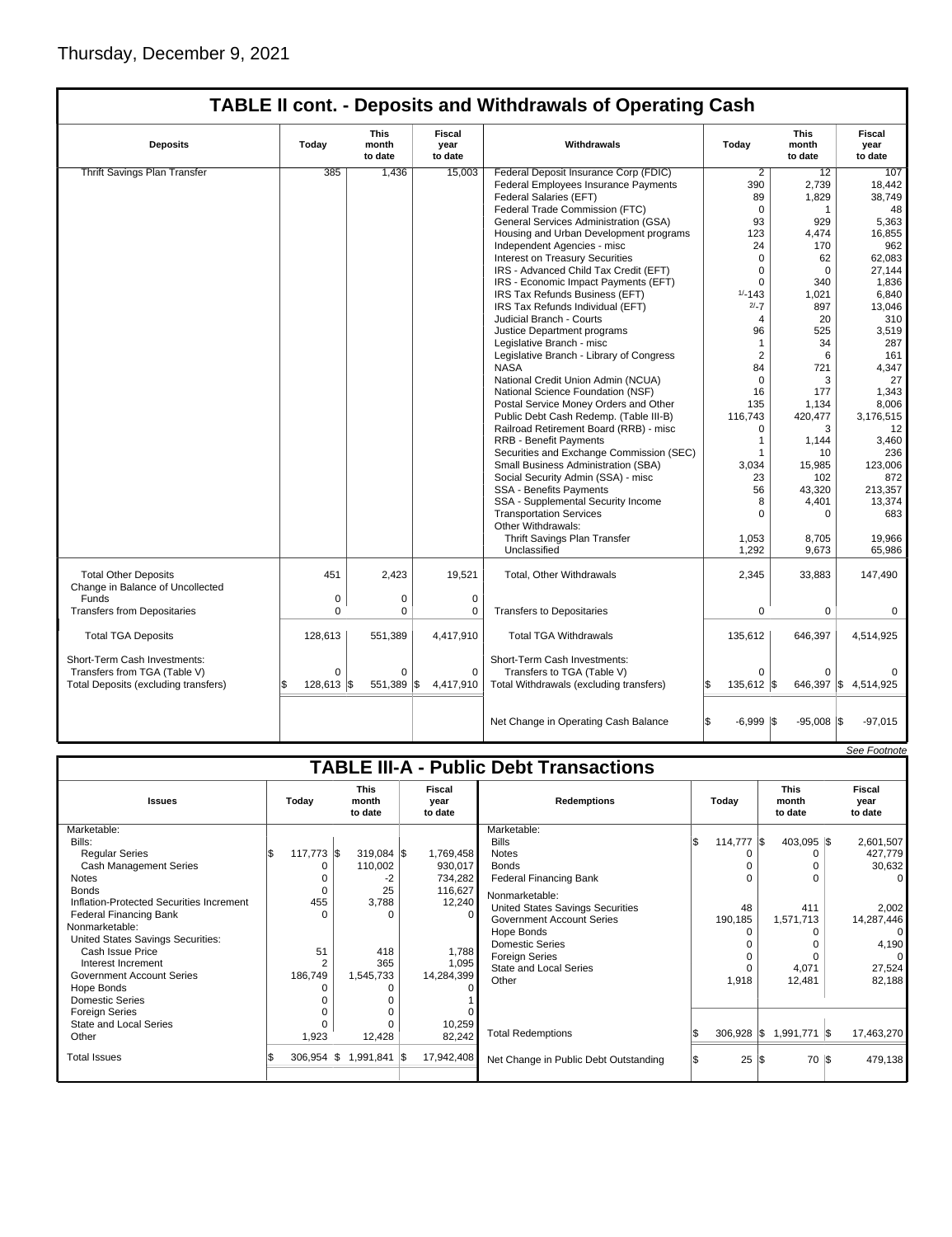| <b>TABLE III-B - Adjustment of Public Debt</b><br><b>Transactions to Cash Basis</b>                                                                                                                                                                                                                                                                      |          |                                                               |           |                                                              |                                                                        |  |  |  |  |  |
|----------------------------------------------------------------------------------------------------------------------------------------------------------------------------------------------------------------------------------------------------------------------------------------------------------------------------------------------------------|----------|---------------------------------------------------------------|-----------|--------------------------------------------------------------|------------------------------------------------------------------------|--|--|--|--|--|
| <b>Transactions</b>                                                                                                                                                                                                                                                                                                                                      |          | Today                                                         |           | <b>This</b><br>month<br>to date                              | Fiscal<br>year<br>to date                                              |  |  |  |  |  |
| Public Debt Cash Issues:<br>Public Debt Issues (Table III-A)<br>Premium on New Issues<br>Discount on New Issues:<br>Bills (-)<br>Bonds and Notes (-)<br>Federal Financing Bank (-)<br>Government Account Transactions (-)<br>Hope Bonds (-)<br>Interest Increment on United States<br>Savings Securities (-)<br>Inflation-Protected Securities Increment | \$       | $306,954$ \$<br>O<br>38<br>0<br>O<br>186,749<br>n<br>2<br>455 |           | 1,991,841<br>183<br>0<br>O<br>1,545,733<br>O<br>365<br>3,788 | \$17,942,408<br>3.752<br>603<br>5,642<br>14,284,399<br>1,095<br>11,821 |  |  |  |  |  |
| <b>Total Public Debt Cash Issues</b><br>Deposited in TGA<br><b>Public Debt Cash Redemptions:</b><br>Public Debt Redemptions (Table III-A)<br>Premium on Debt Buyback Operation<br>Discount on Debt Buyback Operation (-)<br>Federal Financing Bank (-)                                                                                                   | \$<br>\$ | 119,709<br>306,928<br>0<br>O<br>0                             | l\$<br>\$ | 441,771<br>1,991,771<br>0<br>0<br>O                          | 3,642,601<br>l\$<br>\$17,463,270                                       |  |  |  |  |  |
| Government Account Transactions (-)<br>Hope Bonds (-)<br><b>Total Public Debt Cash Redemptions</b><br>Withdrawn from TGA                                                                                                                                                                                                                                 | l\$      | 190,185<br>$\Omega$<br>116,743                                | l\$       | 1,571,294<br>0<br>420,477                                    | 14,286,755<br>3,176,515<br>1\$                                         |  |  |  |  |  |

| <b>TABLE III-C - Debt Subject to Limit</b>                                        |                           |                                                     |                           |                           |
|-----------------------------------------------------------------------------------|---------------------------|-----------------------------------------------------|---------------------------|---------------------------|
|                                                                                   | Closina                   |                                                     | Opening balance           |                           |
| <b>Balance Transactions</b>                                                       | balance<br>today          | Today                                               | <b>This</b><br>month      | Fiscal<br>year            |
| Debt Held by the Public<br>Intragovernmental Holdings<br><b>Total Public Debt</b> | \$22,686,195<br>6,221,861 | \$22,688,939<br>6,219,093                           | \$22,645,912<br>6,262,075 | \$22,282,900<br>6.146.018 |
| Outstanding<br>Less: Debt Not<br>Subject to Limit:                                | 28,908,057                | 28,908,031                                          | 28,907,987                | 28,428,919                |
| Other Debt                                                                        | 478                       | 478                                                 | 478                       | 478                       |
| <b>Unamortized Discount</b>                                                       | 20,088                    | 20,062                                              | 20,018                    | 20,950                    |
| <b>Federal Financing Bank</b>                                                     | 6,053                     | 6,053                                               | 6,053                     | 6,053                     |
| Hope Bonds                                                                        | O                         | O                                                   | O                         | $\Omega$                  |
| Plus: Other Debt Subject to Limit<br>Guaranteed Debt of                           |                           |                                                     |                           |                           |
| Government Agencies                                                               | $\Omega$                  | $\Omega$                                            | $\Omega$                  | 0                         |
| <b>Total Public Debt</b><br>Subject to Limit                                      |                           | \$28,881,438 \$28,881,438 \$28,881,438 \$28,401,438 |                           |                           |
|                                                                                   |                           |                                                     |                           |                           |
| <b>Statutory Debt Limit</b>                                                       |                           | \$28,881,463 \$28,881,463                           | \$28,881,463              | \$28,401,463              |
|                                                                                   |                           |                                                     |                           |                           |

| <b>TABLE IV - Federal Tax Deposits</b>                                                                                                                                                                                                        |                                                |     |                                                   |     |                                                              |
|-----------------------------------------------------------------------------------------------------------------------------------------------------------------------------------------------------------------------------------------------|------------------------------------------------|-----|---------------------------------------------------|-----|--------------------------------------------------------------|
| <b>Classification</b>                                                                                                                                                                                                                         | Today                                          |     | <b>This</b><br>month<br>to date                   |     | Fiscal<br>year<br>to date                                    |
| Withheld Income and Employment Taxes<br>Individual Income Taxes<br><b>Railroad Retirement Taxes</b><br><b>Excise Taxes</b><br><b>Corporation Income Taxes</b><br><b>Federal Unemployment Taxes</b><br>Estate and Gift Taxes & Misc IRS Rcpts. | \$<br>5,186<br>284<br>1<br>54<br>981<br>1<br>1 | l\$ | 85,850<br>2,292<br>68<br>217<br>3,651<br>13<br>39 | l\$ | 549,840<br>24,690<br>933<br>12,886<br>26,999<br>757<br>1,211 |
| Total                                                                                                                                                                                                                                         | \$<br>$6,508$ $\sqrt{3}$                       |     | $92,130$ \$                                       |     | 617,318                                                      |
| Cash Federal Tax Deposits:<br>Direct<br><b>Through Depositaries</b>                                                                                                                                                                           | \$<br>65<br>6,410                              | l\$ | 425 S<br>87,840                                   |     | 5,659<br>587,553                                             |
| <b>Total Cash FTD's</b><br><b>Inter-agency Transfers</b>                                                                                                                                                                                      | \$<br>6,475<br>33                              | l\$ | 88,265<br>3,865                                   | l\$ | 593,212<br>24,106                                            |
| Total                                                                                                                                                                                                                                         | \$<br>6,508                                    | 1\$ | 92,130                                            | 1\$ | 617,318                                                      |
|                                                                                                                                                                                                                                               |                                                |     |                                                   |     |                                                              |

| <b>TABLE V - Short-Term Cash Investments</b> |   |   |                           |          |                 |     |       |  |  |  |
|----------------------------------------------|---|---|---------------------------|----------|-----------------|-----|-------|--|--|--|
|                                              |   |   | <b>Type of Depositary</b> |          |                 |     |       |  |  |  |
| <b>Balance Transactions</b>                  | А |   | в                         |          | С               |     | Total |  |  |  |
| Opening Balance Today<br>Deposits:           |   | 0 | I\$                       | $\Omega$ | $\Omega$<br>1\$ | I\$ |       |  |  |  |
| <b>Transfers to Depositaries</b>             |   | O |                           | O        | 0               |     |       |  |  |  |
| <b>Special Direct Investment</b>             |   | O |                           | Ω        | 0               |     |       |  |  |  |
| <b>Term Investment</b>                       |   | Ω |                           | Ω        | 0               |     |       |  |  |  |
| Repo Investment                              |   | ი |                           | ი        | 0               |     |       |  |  |  |
| Withdrawals:                                 |   |   |                           |          |                 |     |       |  |  |  |
| <b>Treasury Initiated</b>                    |   | O |                           | O        | 0               |     |       |  |  |  |
| Depositary Initiated                         |   | Ω |                           | Ω        | U               |     |       |  |  |  |
| <b>Special Direct Investment</b>             |   | Ω |                           | Ω        | 0               |     |       |  |  |  |
| <b>Term Investment</b>                       |   | Ω |                           | Ω        | 0               |     |       |  |  |  |
| Repo Investment                              |   | O |                           | Ω        | 0               |     |       |  |  |  |
|                                              |   |   |                           |          |                 |     |       |  |  |  |
| Closing Balance Today                        |   | 0 | I\$                       | 0        | S<br>$\Omega$   | l\$ |       |  |  |  |

| <b>TABLE VI - Income Tax Refunds Issued</b> |     |          |     |                                 |  |                           |  |  |  |  |  |
|---------------------------------------------|-----|----------|-----|---------------------------------|--|---------------------------|--|--|--|--|--|
| Classification                              |     | Today    |     | <b>This</b><br>month<br>to date |  | Fiscal<br>year<br>to date |  |  |  |  |  |
| IRS - Advanced Child Tax Credit (Checks)    | l\$ | 0        | 1\$ | 0                               |  | 4,057                     |  |  |  |  |  |
| IRS - Advanced Child Tax Credit (EFT)       |     | 0        |     | $\Omega$                        |  | 27.144                    |  |  |  |  |  |
| IRS - Economic Impact Payments (Checks)     |     |          |     | 180                             |  | 1.992                     |  |  |  |  |  |
| IRS - Economic Impact Payments (EFT)        |     | O        |     | 340                             |  | 1,836                     |  |  |  |  |  |
| IRS Tax Refunds Business (Checks)           |     | 75       |     | 2.218                           |  | 21.108                    |  |  |  |  |  |
| IRS Tax Refunds Business (EFT)              |     | $1/-143$ |     | 1.021                           |  | 6,840                     |  |  |  |  |  |
| IRS Tax Refunds Individual (Checks)         |     | 58       |     | 710                             |  | 10,457                    |  |  |  |  |  |
| IRS Tax Refunds Individual (EFT)            |     | $2/-7$   |     | 897                             |  | 13.046                    |  |  |  |  |  |
|                                             |     |          |     |                                 |  |                           |  |  |  |  |  |

See Footnote

### **Daily Treasury Statement Footnotes:**

#### **General Footnotes and Statements:**

This statement summarizes the United States Treasury's cash and debt operations for the Federal Government. Treasury's operating cash is maintained in an account at the Federal Reserve Bank of New York and in short-term cash investments. Treasury minimized and then suspended its short-term cash investment program beginning in November 2008, but anticipates investing again when market conditions warrant. Major information sources include: Federal Reserve Banks, Treasury Regional Financial Centers, Internal Revenue Service Centers, various electronic systems, and information on the Public Debt. Information is presented on a modified cash basis. Deposits are reflected as received and withdrawals are reflected as processed.SOURCE: Bureau of the Fiscal Service, Department of the Treasury. Note: The Daily Treasury Statement (DTS) is available by 4:00 p.m. the following business day on the Fiscal Service website https://fiscal.treasury.gov/reports-statements/dts/. For more information, call the Cash Reporting Branch at 202-874-9789.

#### **TABLE II – Deposits and Withdrawals of Operating Cash**

1/Reported as a negative amount due to a return/reversal of \$185 million.